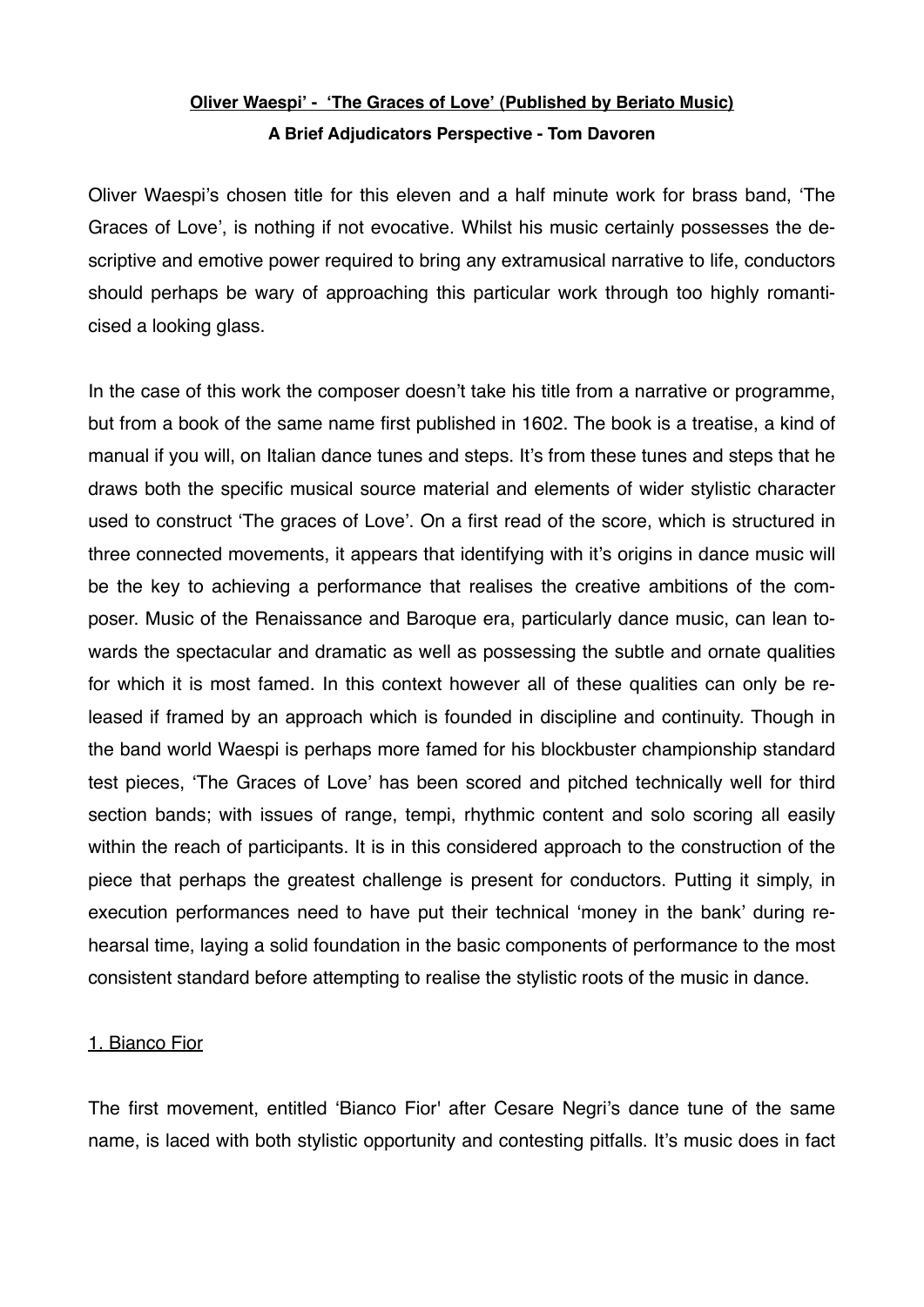set out the stall for how the majority of this work should be approached in preparation and performance.

As one would expect from dance music finding a sense of continuity and style through pulse should be the underlying focus of the movement. Contrasts in dynamic, varying articulation and a sympathetic approach to percussion should all serve to add colour and contrast to the music without ever detracting from the pulse or feel of the dance. Imagine the thought process of Renaissance dancers. In order for them to execute their performance effectively they will require two key things from musicians; a controlled sense of timing set out by the pulse and a shape within that pulse to cue specific dance steps. Band performances of this music need to retain these qualities in their execution.

In terms of the technicalities of band performance the first page of the score alone is an effective example of the requirements for diligence in continuity and solid basic band skills. Specific details such developing a communal pace and exit to trills, maintaining control of the pulse through dynamic changes (something which should be considered on the basis of individual figures and through the dynamic grading of the entire movement) and achieving subtle contrast between specifically chosen accent types will all prove crucial in creating the desired sense of rolling yet relaxed momentum. In some ways this movement could be considered an adjudicators dream, with each page of the score consisting of pure triadic harmony, melodic lines in unison and parallel motion, and a rhythmic structure which is constantly vertically aligned to crotchet and quaver beats. The importance of a diligent approach to balance, intonation and ensemble can not be over emphasised here.

Looking again beyond the basics, the manner in which the composer marks his music is incredibly specific. Whilst achieving contrast in accent type is essential, conductors should be mindful of the composer's equally specific dynamic markings, which frequently only move by a single degree. Not allowing an understandable desire for style to morph the movement into an ever increasing, accent driven crescendo study will be another important point for consideration. Negari's music would have been originally composed for a guitar like string instrument, most likely a lute, so achieving a lightness of touch is an essential component of the style of this music. To this end it is also important to appreciate that any dynamic or accent markings which brass bands may traditionally interpret as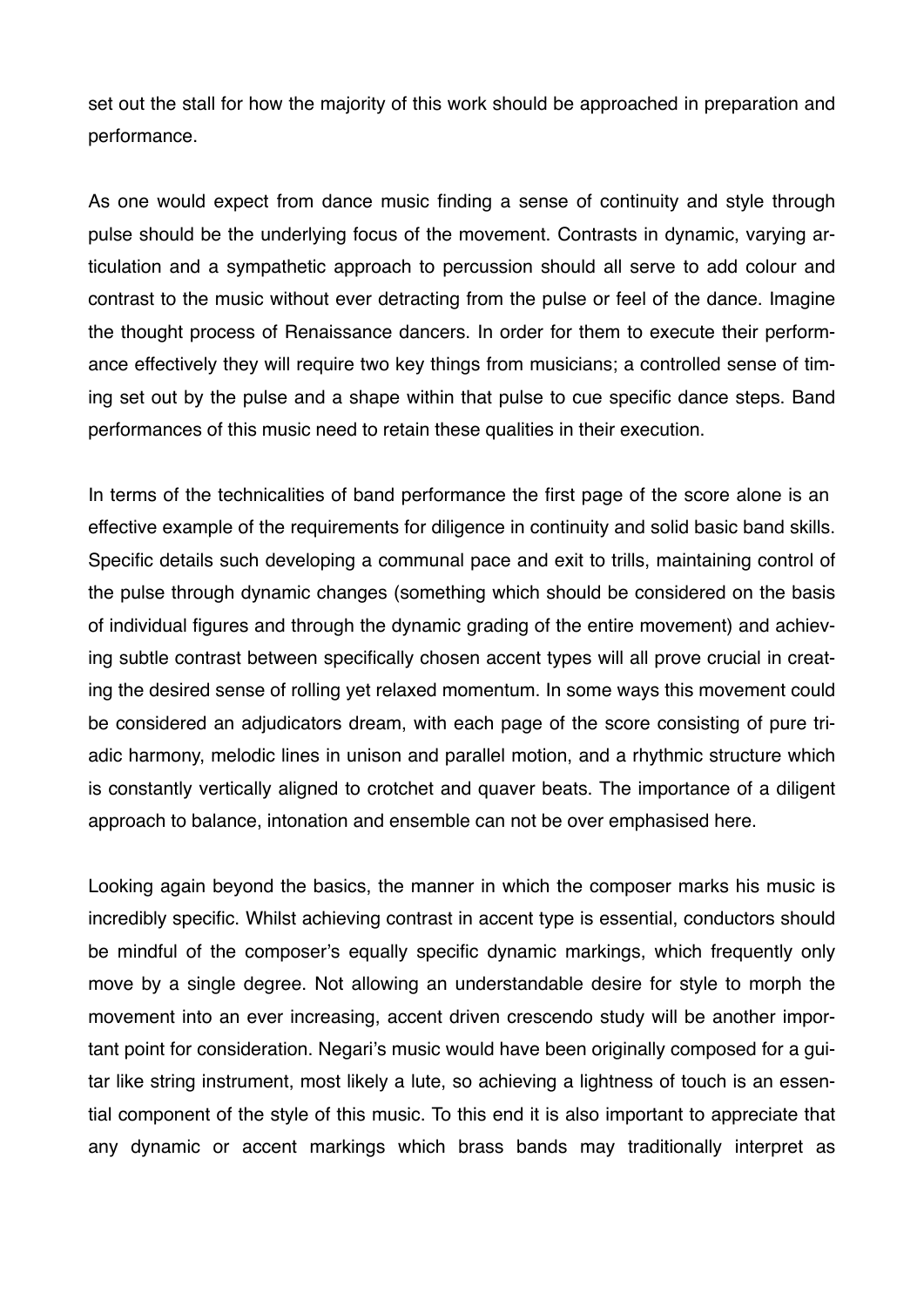ʻweighted', from experience of their own original repertoire, should be given a more deft approach.

The most exciting part of the moment is perhaps the closing shift from a lilting 3 / 4 dance time into a 2 / 2 vivace. Again, closing the movement with poise through a sense of control in dynamic and articulation, underpinned by an accelerando to an even and convincing pace and buoyant vivace style, should be at the forefront of a conductor's thinking; note that the vivace mark is only actually set at crotchet equals one hundred and four beats per minute.

## 2. Vaghe Bellezze

The second movement draws on material from another dance tune in the collection, ʻVaghe Bellezze'. In this case a translation of the title is perhaps a little more important, it meaning ʻVeiled Beauty'. Broadly the movement consists of two embellished solo lines for euphonium and cornet, bookended by the dance tune in it's original form scored for full band. With solo sections marked as ʻpoco rubato, colla parte' it is, as the title suggests, subtlety of shape that will prove most successful here. Any more florid elements of the line should be executed by soloists with fluidity and direction, underpinned by accompanying figures which contribute to the flow in the most even way possible, without stagnating or interrupting. With each solo falling predominantly in middle range and neatly under the fingers this level of stylist engagement should really be expected.

Though set in a compact looking 4 / 8 meter, the broad tempo marking, quaver equals circa ninety, and sparing use of ʻcantablie' and ʻespressivo' markings detail that a subtle sense of flow and singing quality to melodic lines are key considerations here. The music needs to feel as connected and unfolding as possible in a linear sense, and once again it is pulse that serves as the key ingredient in realising this ambition. Realising this sense of space despite the compact musical language chosen by the composer may prove a challenge to conductors.

Reflecting the beauty of simplicity in this movement is another factor which may well prove challenging to conductors. Though brass bands sometimes see the ʻmiddle movement' of a test piece as an opportunity to flex their rubato muscles, conductors should be mindful